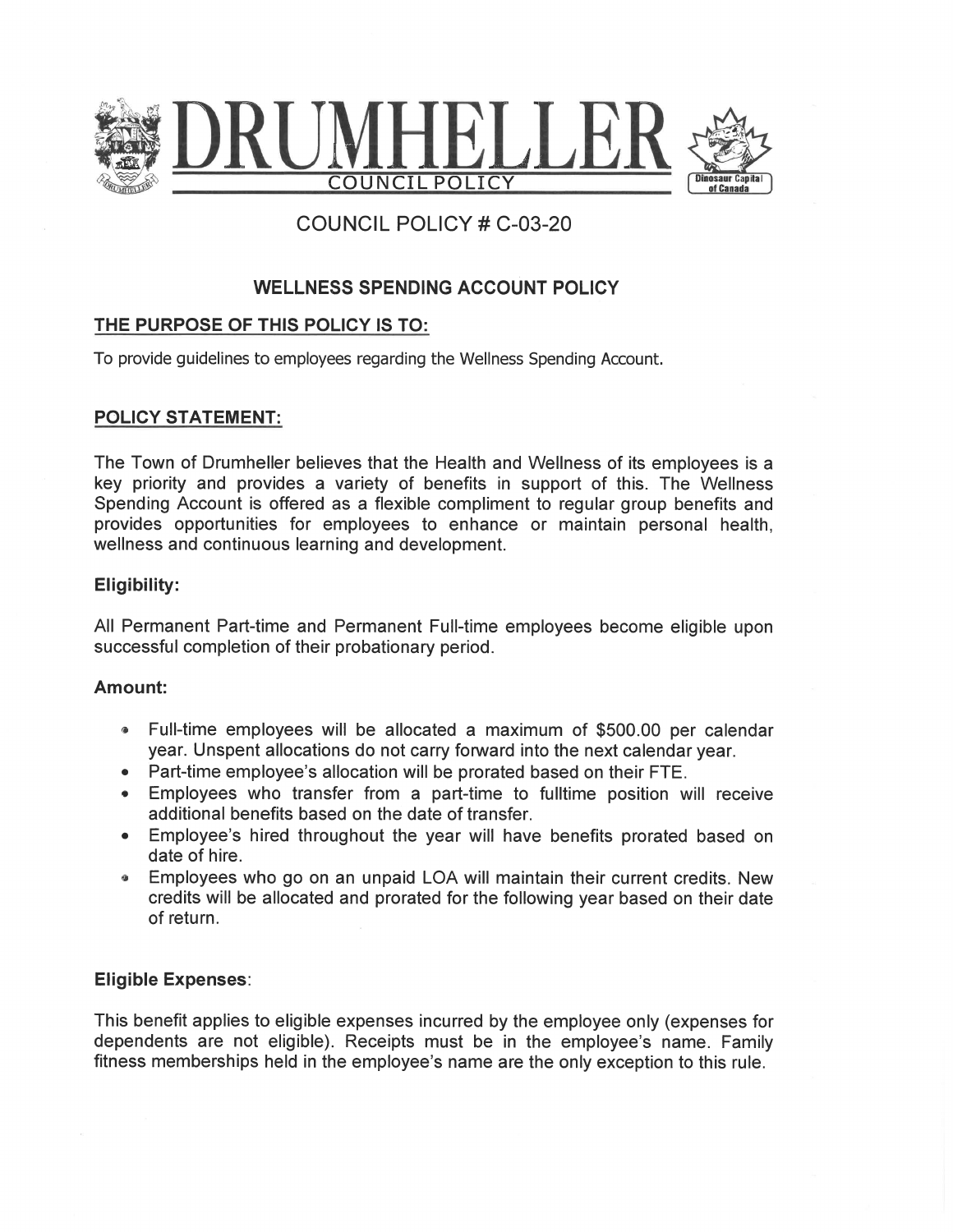| <b>Health Support</b><br>Products and Services that improve health and wellbeing*                    |  |
|------------------------------------------------------------------------------------------------------|--|
| Smoking cessation programs (including audiobook)<br>$\bullet$                                        |  |
| Stress management programs<br>$\bullet$                                                              |  |
| Weight management program fees<br>٠                                                                  |  |
| <b>Nutritional Counselling</b><br>$\bullet$                                                          |  |
| Cosmetic procedures (IE: Botox, tattoo removal, dermabrasion)<br>$\bullet$                           |  |
| <b>Health Assessments</b><br>$\bullet$                                                               |  |
| Sleeping aids (IE: orthopedic mattresses, pillows, white noise machines)<br>$\bullet$                |  |
| <b>Life Coach services</b><br>$\bullet$                                                              |  |
| Alternative healing therapies not covered by group benefits (IE: Iridologist,                        |  |
| Herbalist, Reiki, Rolfing and Light therapy                                                          |  |
| <b>Fitness and Sports Activities</b><br>Participation in physical activity that promotes good health |  |
| Annual fitness club memberships or daily passes to athletic facilities (IE: gym<br>$\bullet$         |  |
| drop in, golf courses, racquet clubs, ski hills/lift tickets, etc.)                                  |  |
| Sports league or team memberships<br>$\bullet$                                                       |  |
| Instruction for physical activities and fitness related programs (aerobics,<br>$\bullet$             |  |
| yoga, dance, martial arts)                                                                           |  |
| <b>Certified Personal trainer fees</b>                                                               |  |
| Registration fees for athletics, physical fitness, health and wellness events or                     |  |
| sports leagues<br><b>Fitness and Sports Equipment</b>                                                |  |
| Purchase of fitness equipment that promotes good health                                              |  |
| • Purchase of rental of fitness equipment (treadmill, elliptical, indoor bike                        |  |
| trainer, weight bench, etc.)                                                                         |  |
| Purchase or rental of sports equipment (skates, hockey stick, bike helmet, life<br>$\bullet$         |  |
| jacket, athletic footwear, etc.                                                                      |  |
| Purchase of cross-trainers, court shoes, hiking boots, aqua shoes etc.<br>*excludes clothing         |  |
| <b>Professional Development</b>                                                                      |  |
| Supporting continuous learning and career development                                                |  |
| Course, conferences and seminars                                                                     |  |
| Software and books for professional development courses                                              |  |
|                                                                                                      |  |
| <b>Personal Interest</b>                                                                             |  |
| Supporting continuous learning through personal interest courses                                     |  |
| Art classes and supplies*<br>$\bullet$                                                               |  |
| Driving instruction                                                                                  |  |
| Photography courses                                                                                  |  |
| Pottery classes and supplies*                                                                        |  |
| Library memberships                                                                                  |  |
| Textbooks and required supplies for personal interest courses                                        |  |

\*Supplies are only covered when included within the course fee. They are not eligible when urchased outside of the course fee